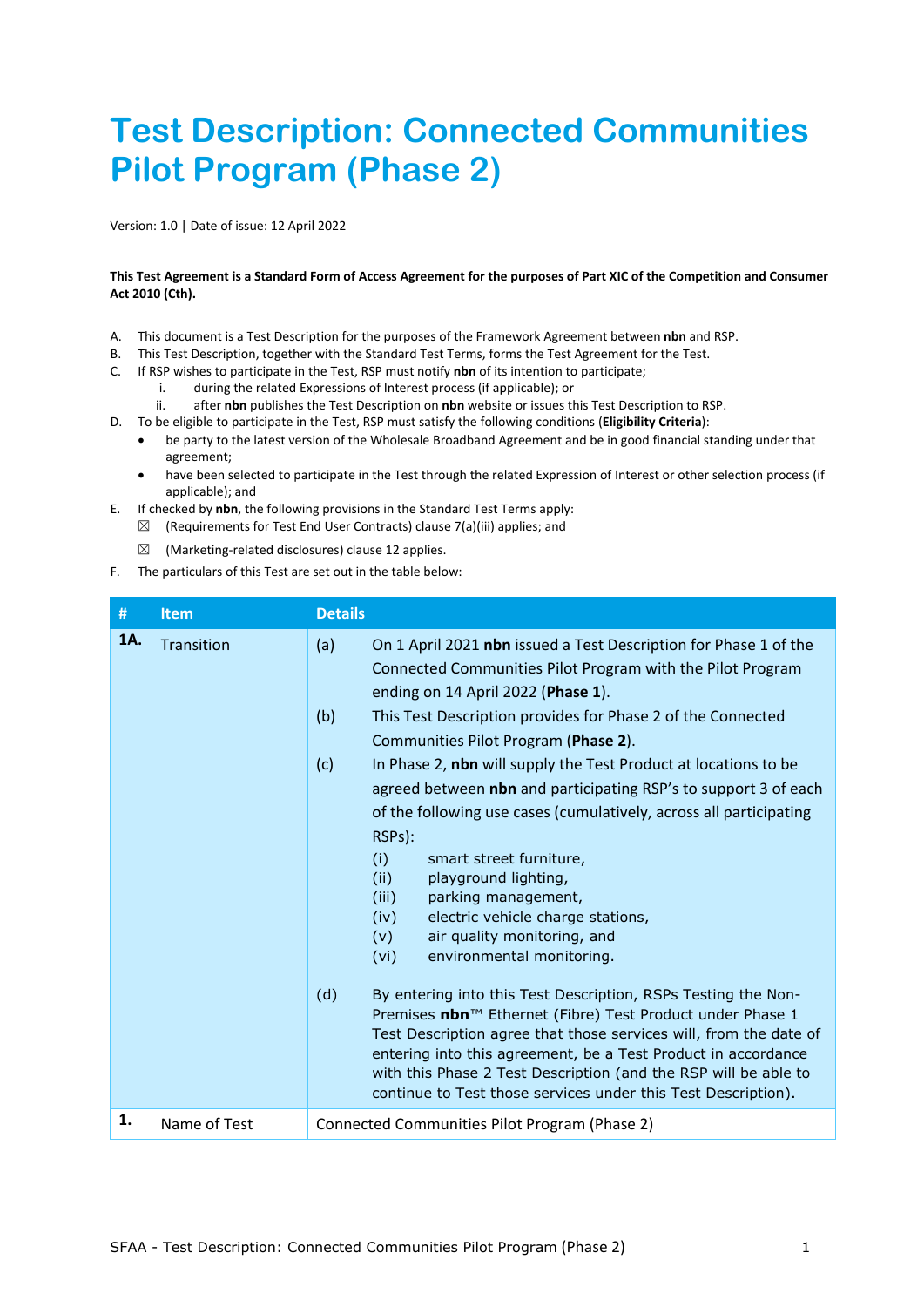| $\#$ | <b>Item</b>                                                          | <b>Details</b>                                                                                                                                                                                                                                                                                                                                                                                                                                                                                                                                                                                                                                                                                                                                                                                                          |
|------|----------------------------------------------------------------------|-------------------------------------------------------------------------------------------------------------------------------------------------------------------------------------------------------------------------------------------------------------------------------------------------------------------------------------------------------------------------------------------------------------------------------------------------------------------------------------------------------------------------------------------------------------------------------------------------------------------------------------------------------------------------------------------------------------------------------------------------------------------------------------------------------------------------|
| 2.   | Description of the<br><b>Test</b>                                    | During this Test nbn will be testing:<br>the process for:<br>(a)<br>full and partial installation;<br>(i)<br>self-installation of the SFP NTD;<br>(ii)<br>operational process,<br>(iii)<br>network integration,<br>(iv)<br>network assurance,<br>(v)<br>service activations,<br>(vi)<br>(vii)<br>service assurance, and<br>(viii)<br>environmental tests,<br>as detailed in the Test Plan provided by nbn to the RSP from time to time.                                                                                                                                                                                                                                                                                                                                                                                 |
| 3.   | Description of the<br><b>Test Product</b>                            | The Non-Premises nbn™ Ethernet (Fibre) Test Product is a Test Product<br>comprised of the product components described in Annexure A. It is<br>based on the existing nbn <sup>™</sup> Ethernet (Fibre) product but differs in a<br>number of respects intended to make it suitable for use in connection<br>with non-Premises locations. These differences include:<br>(a)<br>It is not supplied to a Premises but to a non-premises location;<br>The network termination device is a form of a small form-factor<br>(b)<br>pluggable (SFP) transceiver, which will be supplied by nbn;<br>The Fibre Network will be terminated in a suitable location within<br>(c)<br>or close to the Agreed Site at which the RSP or End User<br>Equipment is terminated, which will form the demarcation point<br>for nbn™ Network. |
| 4.   | <b>Test Period</b>                                                   | 15 April 2022 to 16 December 2022                                                                                                                                                                                                                                                                                                                                                                                                                                                                                                                                                                                                                                                                                                                                                                                       |
| 5.   | Location for the<br>Test (if applicable)                             | nbn and RSP will agree on the non-premises locations at which the Test is<br>to occur                                                                                                                                                                                                                                                                                                                                                                                                                                                                                                                                                                                                                                                                                                                                   |
| 6.   | Test Plan (if<br>applicable)                                         | To be provided by nbn to RSP                                                                                                                                                                                                                                                                                                                                                                                                                                                                                                                                                                                                                                                                                                                                                                                            |
| 7.   | Operational<br>procedures (if<br>applicable)                         | To be provided by nbn to RSP                                                                                                                                                                                                                                                                                                                                                                                                                                                                                                                                                                                                                                                                                                                                                                                            |
| 8.   | Other instructions,<br>policies and<br>procedures (if<br>applicable) | The additional use cases identified in 1A of this Test Description will be<br>capped at a maximum of 3 of each of the use cases (cumulatively, across<br>all participating RSPs).                                                                                                                                                                                                                                                                                                                                                                                                                                                                                                                                                                                                                                       |
| 9.   | Supply of<br>Downstream<br>Products to End<br>Users                  | Not applicable.                                                                                                                                                                                                                                                                                                                                                                                                                                                                                                                                                                                                                                                                                                                                                                                                         |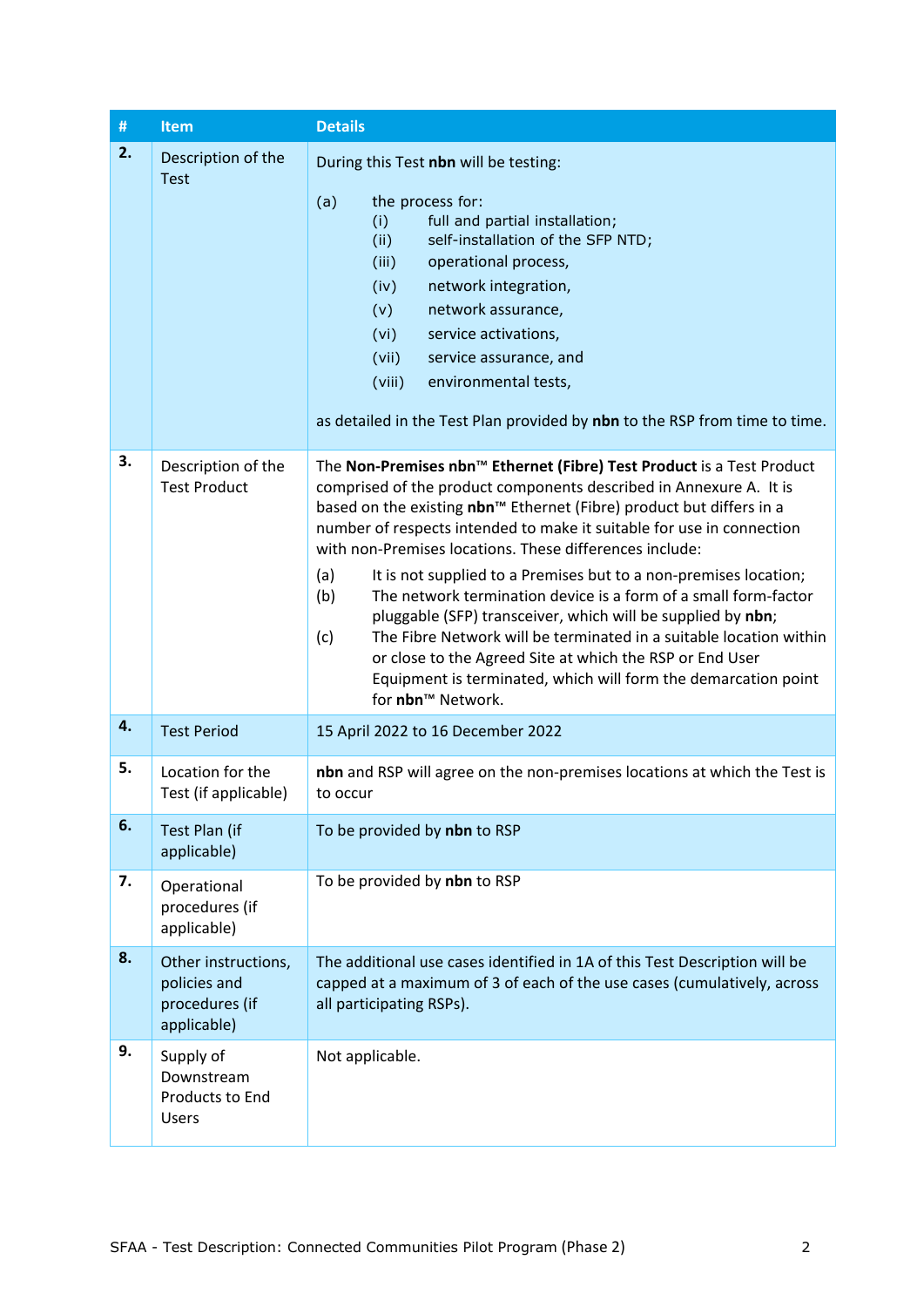| #   | <b>Item</b>                                                                       | <b>Details</b>                                                                                                                                                                                                                                                                                                                                                                                                                                                                                                                                                                                                                                                                                                                                                                                                                                                                                                                                                                                                                                                                                                                                                                                                                                                                                                                                                |
|-----|-----------------------------------------------------------------------------------|---------------------------------------------------------------------------------------------------------------------------------------------------------------------------------------------------------------------------------------------------------------------------------------------------------------------------------------------------------------------------------------------------------------------------------------------------------------------------------------------------------------------------------------------------------------------------------------------------------------------------------------------------------------------------------------------------------------------------------------------------------------------------------------------------------------------------------------------------------------------------------------------------------------------------------------------------------------------------------------------------------------------------------------------------------------------------------------------------------------------------------------------------------------------------------------------------------------------------------------------------------------------------------------------------------------------------------------------------------------|
| 10. | Supply through<br>third parties<br>(including<br>downstream<br>service providers) | Not applicable.                                                                                                                                                                                                                                                                                                                                                                                                                                                                                                                                                                                                                                                                                                                                                                                                                                                                                                                                                                                                                                                                                                                                                                                                                                                                                                                                               |
| 11. | nbn <sup>™</sup> Downstream<br>Network Boundary                                   | The Fibre Network will be terminated in a suitable location within or<br>close to the Agreed Site at which the RSP or End User Equipment is<br>terminated, which will form the demarcation point for nbn™ Network                                                                                                                                                                                                                                                                                                                                                                                                                                                                                                                                                                                                                                                                                                                                                                                                                                                                                                                                                                                                                                                                                                                                             |
| 12. | nbn <sup>™</sup> Upstream<br><b>Network Boundary</b>                              | As described in paragraph (b) of the definition of "nbn™ Network<br>Boundaries" in the WBA.                                                                                                                                                                                                                                                                                                                                                                                                                                                                                                                                                                                                                                                                                                                                                                                                                                                                                                                                                                                                                                                                                                                                                                                                                                                                   |
| 13. | <b>Permitted Purposes</b><br>for Test<br>Information                              | Not applicable                                                                                                                                                                                                                                                                                                                                                                                                                                                                                                                                                                                                                                                                                                                                                                                                                                                                                                                                                                                                                                                                                                                                                                                                                                                                                                                                                |
| 14. | Survival of specific<br>provisions of this<br><b>Test Description</b>             | Not applicable.                                                                                                                                                                                                                                                                                                                                                                                                                                                                                                                                                                                                                                                                                                                                                                                                                                                                                                                                                                                                                                                                                                                                                                                                                                                                                                                                               |
| 15. | Other special<br>conditions for this<br>Test (if applicable)                      | (a)<br>RSP's must comply with ordering processes notified by nbn from<br>time to time in connection with the Test.<br>This Test Description incorporates, as if set out in full:<br>(b)<br>the nbn <sup>™</sup> Ethernet Fair Use Policy under the WBA; and<br>(i)<br>the provisions of section 13 (Speeds, performance and<br>(ii)<br>availability) of the nbn™ Ethernet Product Description<br>under the WBA<br>which are taken to apply to the Test Product to the extent<br>applicable, in addition to all other qualifications, conditions and<br>limitations in this Agreement, subject to the following:<br>(iii) references to "Product Description" are to be read as<br>"this Test Description"; and<br>references to "nbn™ Ethernet" are to be read as Test<br>(iv)<br>Product.<br>Nothing in this Test Description gives RSP any right, title or<br>(c)<br>interest in any part of any SFP-NTD made available by nbn to<br>RSP or used by RSP.<br>(d)<br>It is a condition of participating in this Test that RSPs continue to<br>acquire at all times a separate internet service at Agreed Sites to<br>avoid any operational interruptions.<br>At the end of the Test Period, all Test Products will be<br>(e)<br>disconnected by nbn. In accordance with clause 7 of the<br>Standard Test Terms it will be the responsibility of RSP to ensure |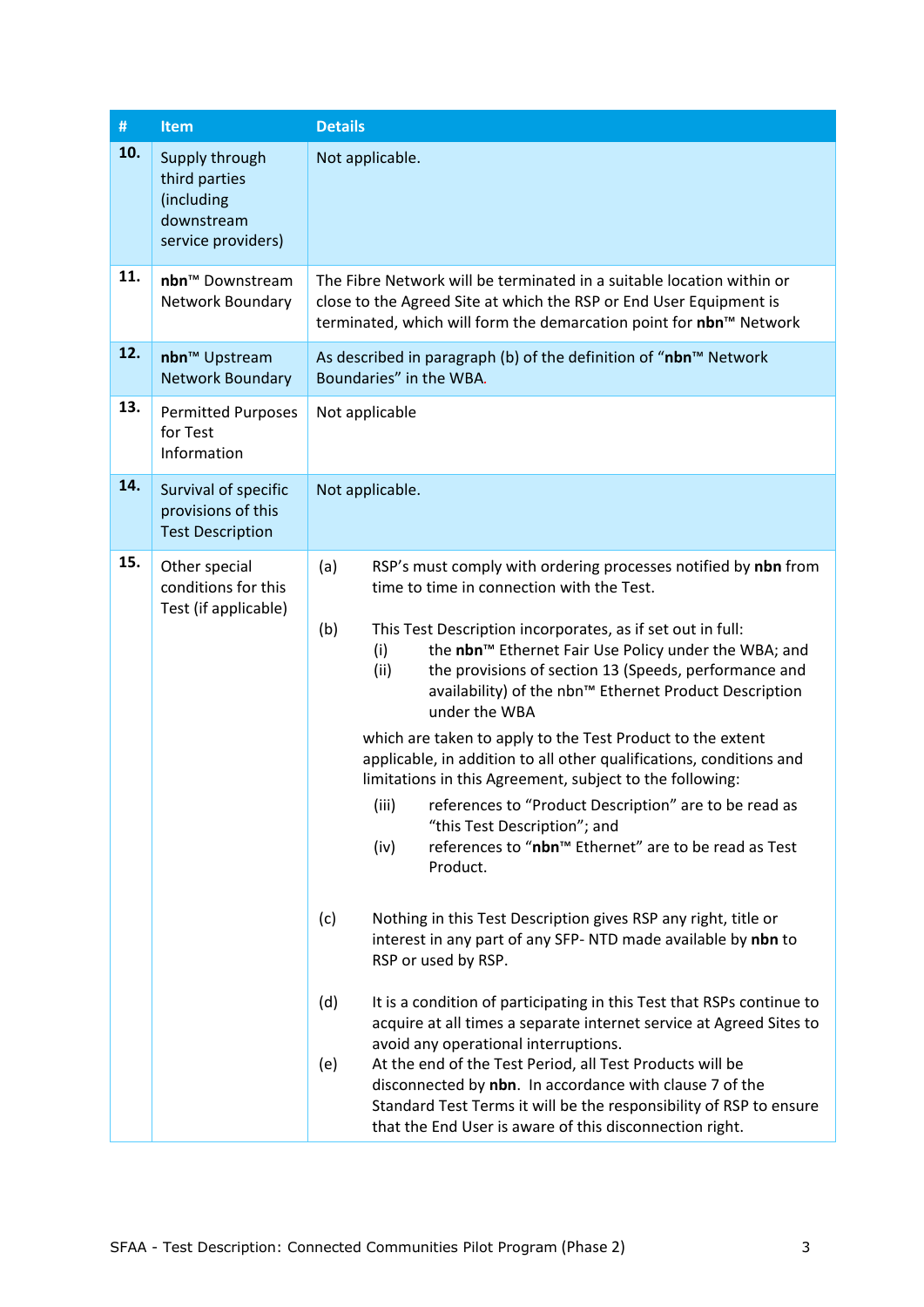| $\#$ | <b>Item</b>                    | <b>Details</b>                                                                                                                                                                                                                                                                                                                                                                                                                                                                                                                                                                                                                                                                                                                                                                                                                                                                                                                                                                                                                                                                                                                                                                                                                                                                                                                                                                                                                                                                                                                                                   |
|------|--------------------------------|------------------------------------------------------------------------------------------------------------------------------------------------------------------------------------------------------------------------------------------------------------------------------------------------------------------------------------------------------------------------------------------------------------------------------------------------------------------------------------------------------------------------------------------------------------------------------------------------------------------------------------------------------------------------------------------------------------------------------------------------------------------------------------------------------------------------------------------------------------------------------------------------------------------------------------------------------------------------------------------------------------------------------------------------------------------------------------------------------------------------------------------------------------------------------------------------------------------------------------------------------------------------------------------------------------------------------------------------------------------------------------------------------------------------------------------------------------------------------------------------------------------------------------------------------------------|
| 16.  | <b>RSP</b><br>acknowledgements | RSP warrants and agrees that:<br>RSP has made and has relied on its own investigations, enquiries,<br>knowledge and expertise in respect of the Test Agreement, the<br>Test and each Test Product and its own evaluation of any material<br>provided by nbn to RSP or its Personnel;<br>nbn has not made, and no Personnel of nbn have made, any<br>warranty as to the performance of any Test Product to RSP or its<br>Personnel;<br>RSP is not entering into the Test Agreement in reliance on, and it<br>will not rely on, any statement of opinion, statement of intention<br>or any other warranty, representation or other statement made or<br>purporting to be made by or on behalf of nbn or its or their<br>Personnel, other than as expressly set out in the Test Agreement;<br>RSP has had the benefit of independent legal, financial and<br>technical advice relating to its proposed participation in the Test<br>and its entry into this Test Agreement;<br>as part of its investigations and enquiries in respect of the Test,<br>each Test Product and the Test Agreement, RSP or its<br>representatives have had access to all documents and information<br>they have requested from nbn or its Personnel;<br>RSP has knowledge and experience in relation to the provision of<br>services similar to the Downstream Products.<br>RSP acknowledges and agrees that no service level, rebate or<br>compensation of any kind, however described, is available or<br>applicable to any aspect or component of the supply of the Test<br>Product. |
| 17.  | Definitions                    | Words not defined in this Test Description have the meaning attributed<br>to them in the Standard Test Terms.<br>Agreed Site means a non-Premises location/site located in greenfield<br>areas that form (or will form) part of the Fibre Network (new<br>developments) and/or other Fibre Network build areas at which the Test<br>is to occur agreed between nbn and RSP<br>SFP NTD means a small form factor pluggable transceiver network<br>termination device with specifications notified by nbn from time to time.                                                                                                                                                                                                                                                                                                                                                                                                                                                                                                                                                                                                                                                                                                                                                                                                                                                                                                                                                                                                                                       |

## **Copyright**

This document is subject to copyright and must not be used except as permitted below or under the *Copyright Act 1968* (Cth). You must not reproduce or publish this document in whole or in part for commercial gain without the prior written consent of nbn. You may reproduce and publish this document in whole or in part for educational or non-commercial purposes as approved by nbn in writing.

Copyright © 2022 nbn co limited. All rights reserved. Not for general distribution.

**Disclaimer**

This document is provided for information purposes only. The recipient must not use this document other than with the consent of nbn and must make their own inquiries as to the currency, accuracy and completeness of this document and the information contained in it. The contents of this document should not be relied upon as representing **nbn**'s final position on the subject matter of this document, except where stated otherwise. Any requirements of nbn or views expressed by nbn in this document may change as a consequence of nbn finalising formal technical specifications, or legislative and regulatory developments.

## **Environment**

nbn asks that you consider the environment before printing this document.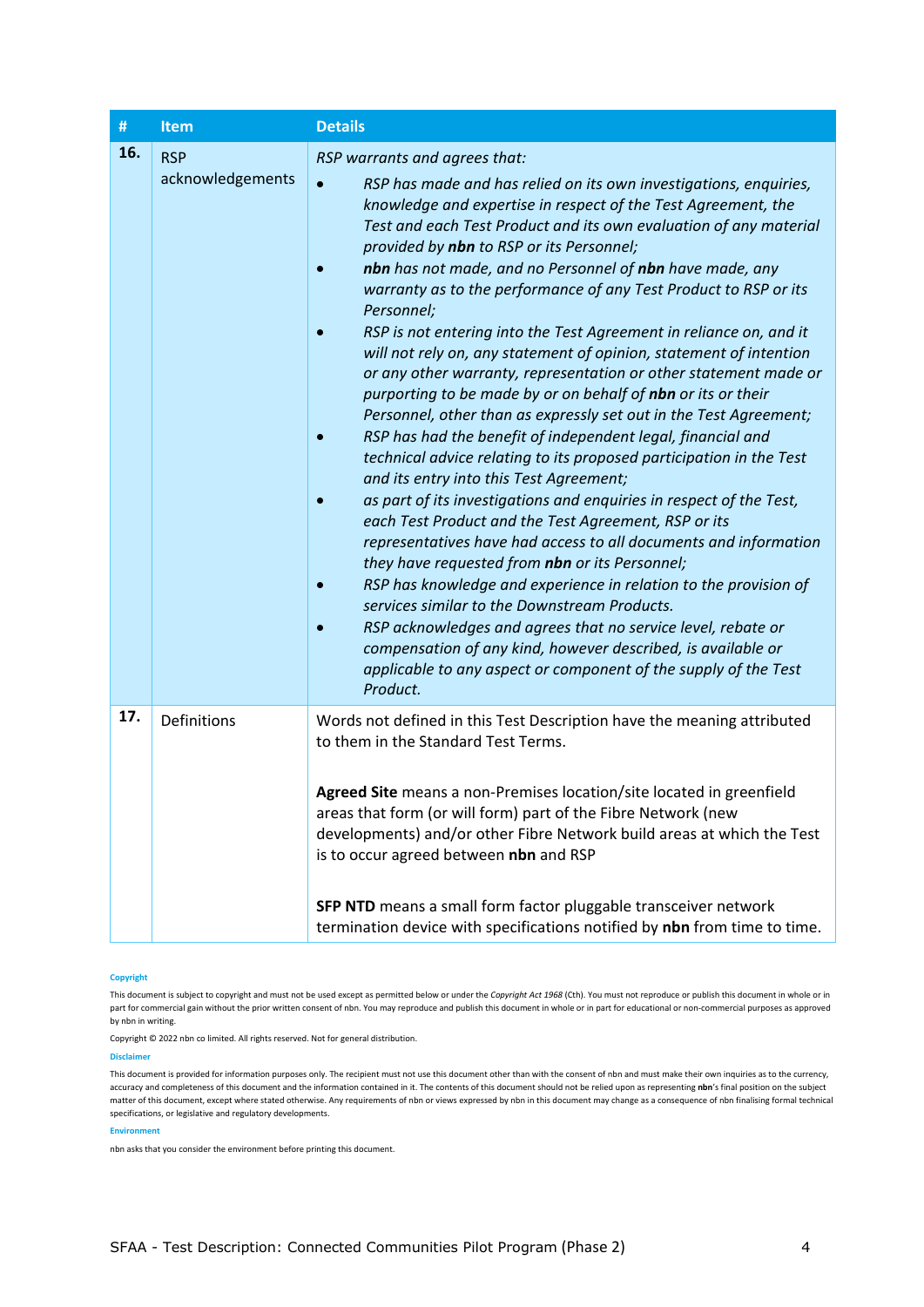# **Annexure A to Connected Communities Pilot Program**

Commercial-in-confidence | Version: 1.0 | Date of issue: 12 April 2022

## **Test Product**

## 1.1 Test Product Components

- (a) The **Non-Premises nbn**™ **Ethernet (Fibre) Test Product** is comprised of the product components described below supplied by **nbn** to RSP to an Agreed Site for the purpose of the Test.
- (b) **nbn** will supply RSP with the Non-Premises **nbn**™ Ethernet (Fibre) Test Product at the Agreed Sites in accordance with this Test Agreement and each applicable Test Plan as updated from time to time.

#### Network-Network Interface (NNI)  $1.2$

- (a) The Network-Network Interface or NNI is the interface at a POI where the RSP's traffic is handed over to the **nbn**™ Network.
- (b) For each POI which **nbn** notifies to RSP is a POI associated with an Agreed Site, RSP must:
	- (i) use, by agreement with **nbn**, an "NNI" Product Component of **nbn**™ Ethernet as a component of the Non-Premises **nbn**™ Ethernet (Fibre) Test Product under and subject to this Test Agreement; or
	- (ii) order an NNI.

### $1.3$ Connectivity Virtual Circuit (CVC)

- (a) A Connectivity Virtual Circuit or CVC is Ethernet-based Layer 2 virtual capacity on the **nbn**™ Network used to carry the RSP's traffic between multiple AVCs in a CSA on an aggregated basis and the NNI at the POI serving that CSA.
- (b) For each CSA that has an Agreed Site, RSP must either:
	- (i) use, by agreement with **nbn**, a "CVC" Product Component of **nbn**™ Ethernet as a component of the Non-Premises **nbn**™ Ethernet (Fibre) Test Product under and subject to this Test Agreement; or
	- (ii) order a CVC in each traffic class and bandwidth profile agreed with **nbn**.

#### $1.4$ Access Virtual Circuit (AVC)

- (a) An Access Virtual Circuit or AVC is an Ethernet-based Layer 2 virtual connection on the Fibre Network that carries RSP's traffic between an NNI and UNI.
- (b) RSP must order an AVC for each Agreed Site in each traffic class and bandwidth profile agreed with **nbn**.